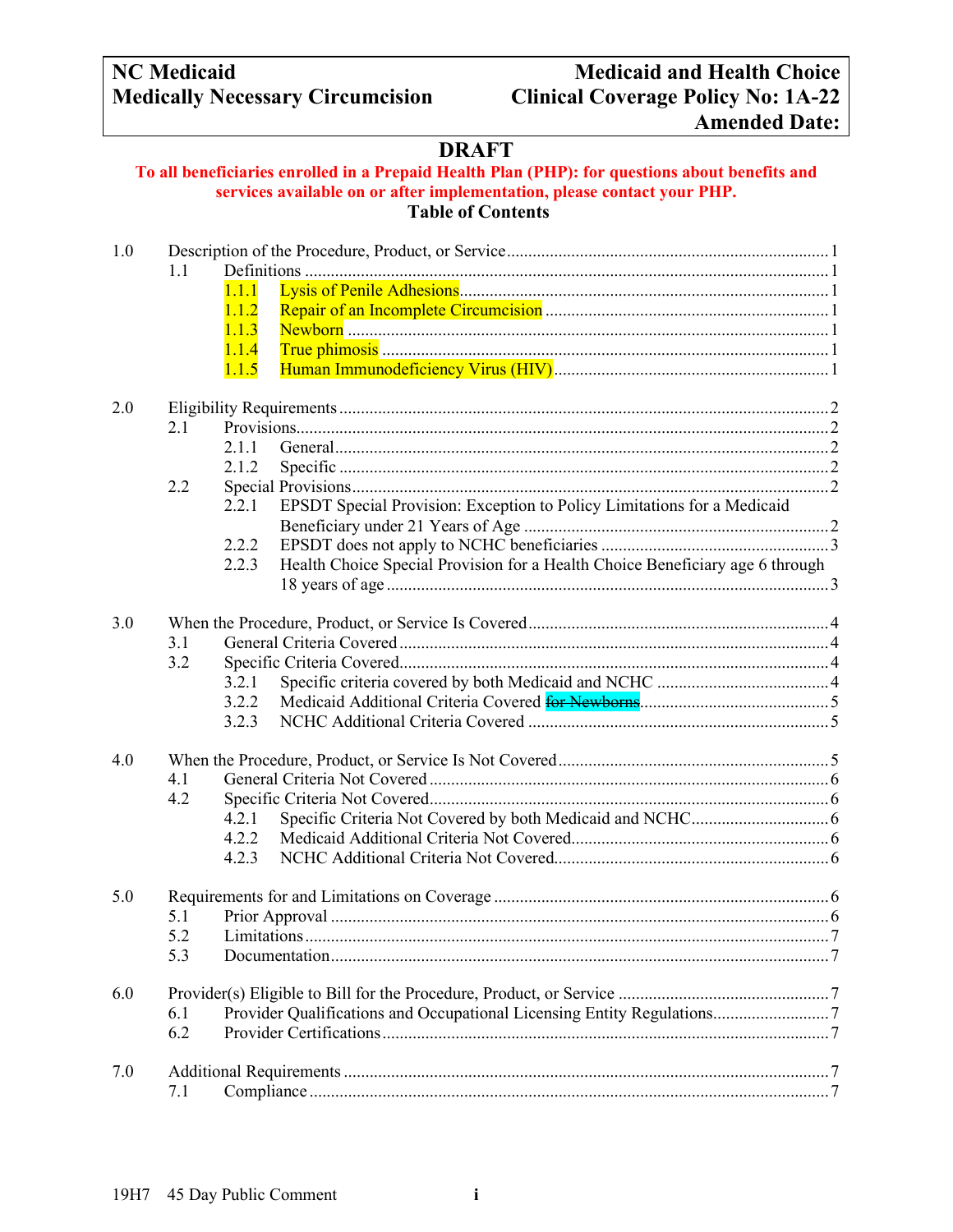### **NC** Medicaid<br> **Net Allen Choice**<br> **Medically Necessary Circumcision**<br> **Clinical Coverage Policy No: 1A-22 Clinical Coverage Policy No: 1A-22 Amended Date:**

## **DRAFT**

|     | 7.2           |                                                                                        |  |
|-----|---------------|----------------------------------------------------------------------------------------|--|
| 8.0 |               |                                                                                        |  |
|     |               |                                                                                        |  |
|     | A.            |                                                                                        |  |
|     | B.            | International Classification of Diseases and Related Health Problems, Tenth Revisions, |  |
|     |               | Clinical Modification (ICD-10-CM) and Procedural Coding System (PCS)  12               |  |
|     | $\mathcal{C}$ |                                                                                        |  |
|     | D.            |                                                                                        |  |
|     | Е.            |                                                                                        |  |
|     | F.            |                                                                                        |  |
|     | G.            |                                                                                        |  |
|     | H.            |                                                                                        |  |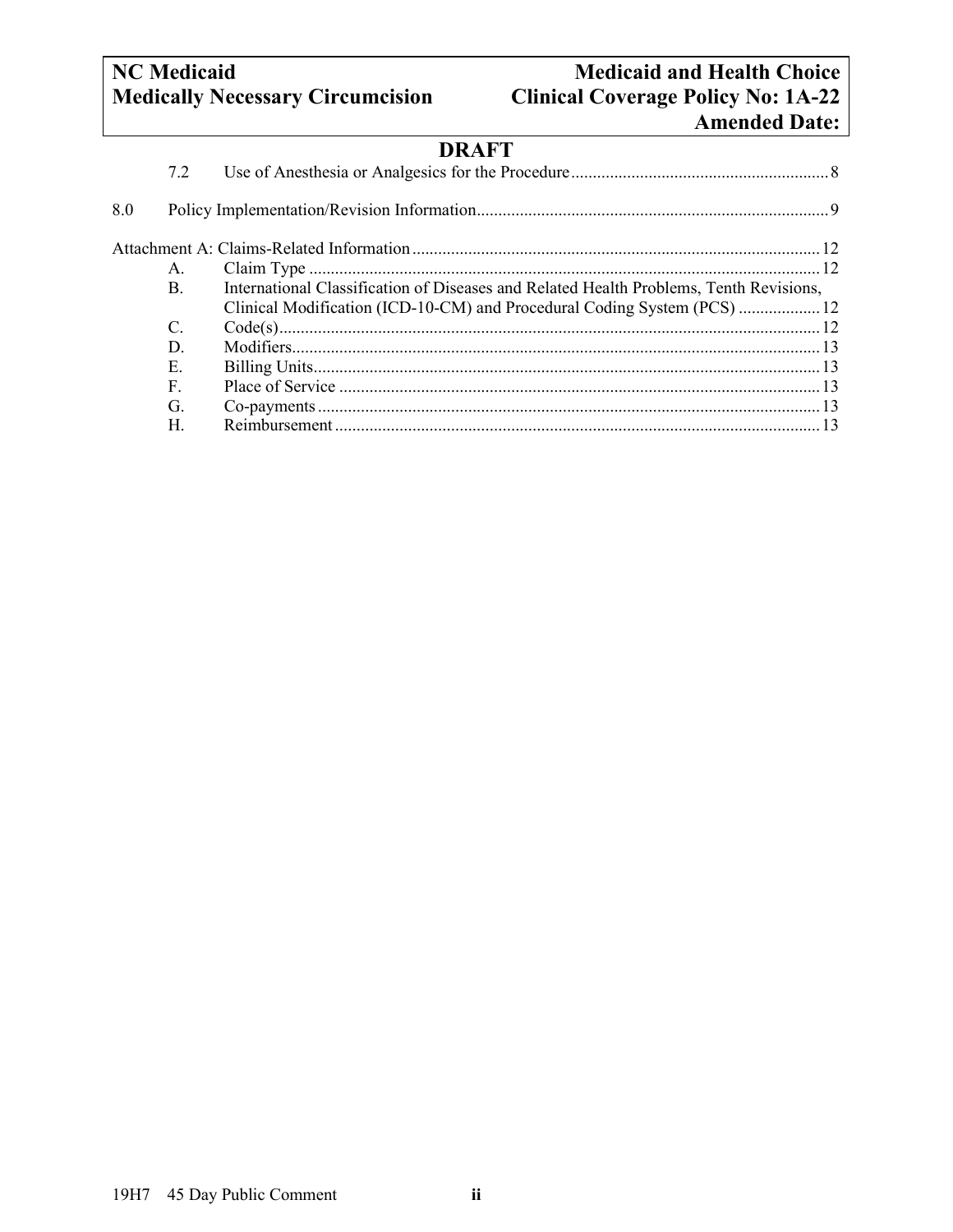### **Related Clinical Coverage Policies**

Refer to <https://medicaid.ncdhhs.gov/> for the related coverage policies listed below: 1L-1, *Anesthesia Services*

### <span id="page-2-0"></span>**1.0 Description of the Procedure, Product, or Service**

Male circumcision is the surgical removal of the foreskin (prepuce), which is the layer of skin covering the head (glans) of the penis. The foreskin provides sensation and lubrication for the penis. After the foreskin is removed, it can't be put back on again.

Circumcision can provide the following health benefits:

a. Relief from problems of irritation with the penis which can happen with or without circumcision.

#### b. Decreased risk of sexually transmitted infections (STIs) later in life including HIV.

- c. Decreased risk of urinary tract infections.
- d. Decreased risk of penile cancer later in life.

Circumcision is the surgical removal of all or part of the prepuce of the penis. Excision of penile post-circumcision adhesions is the surgical release of adhesions resulting from a previous circumcision procedure. Lysis of adhesions can also be accomplished through foreskin manipulation and stretching. Repair of an incomplete circumcision is the surgical removal of excessive residual prepuce after a previous circumcision procedure.

#### <span id="page-2-2"></span><span id="page-2-1"></span>**1.1 Definitions**

#### **1.1.1 Lysis of Penile Adhesions**

Lysis of adhesions involves surgical release (excision) of penile adhesions resulting from a previous circumcision procedure. Lysis of adhesions can also be accomplished through foreskin manipulation and stretching.

#### <span id="page-2-3"></span>**1.1.2 Repair of an Incomplete Circumcision**

Surgical removal of excessive residual foreskin after a previous circumcision procedure.

#### <span id="page-2-4"></span>**1.1.3 Newborn**

A newborn is an infant (neonate) within the first 28 days of life.

#### <span id="page-2-5"></span>**1.1.4 True phimosis**

Pathological scarring of the tip of the foreskin (prepuce) preventing sufficient retraction of the foreskin to visualize the meatus and does not include congenital or acquired preputial adhesions to the glans proximal to the meatus.

#### <span id="page-2-6"></span>**1.1.5 Human Immunodeficiency Virus (HIV)**

The virus that causes Acquired Immunodeficiency Syndrome (AIDS).

**CPT codes, descriptors, and other data only are copyright 2020 American Medical Association. All rights reserved. Applicable FARS/DFARS apply.**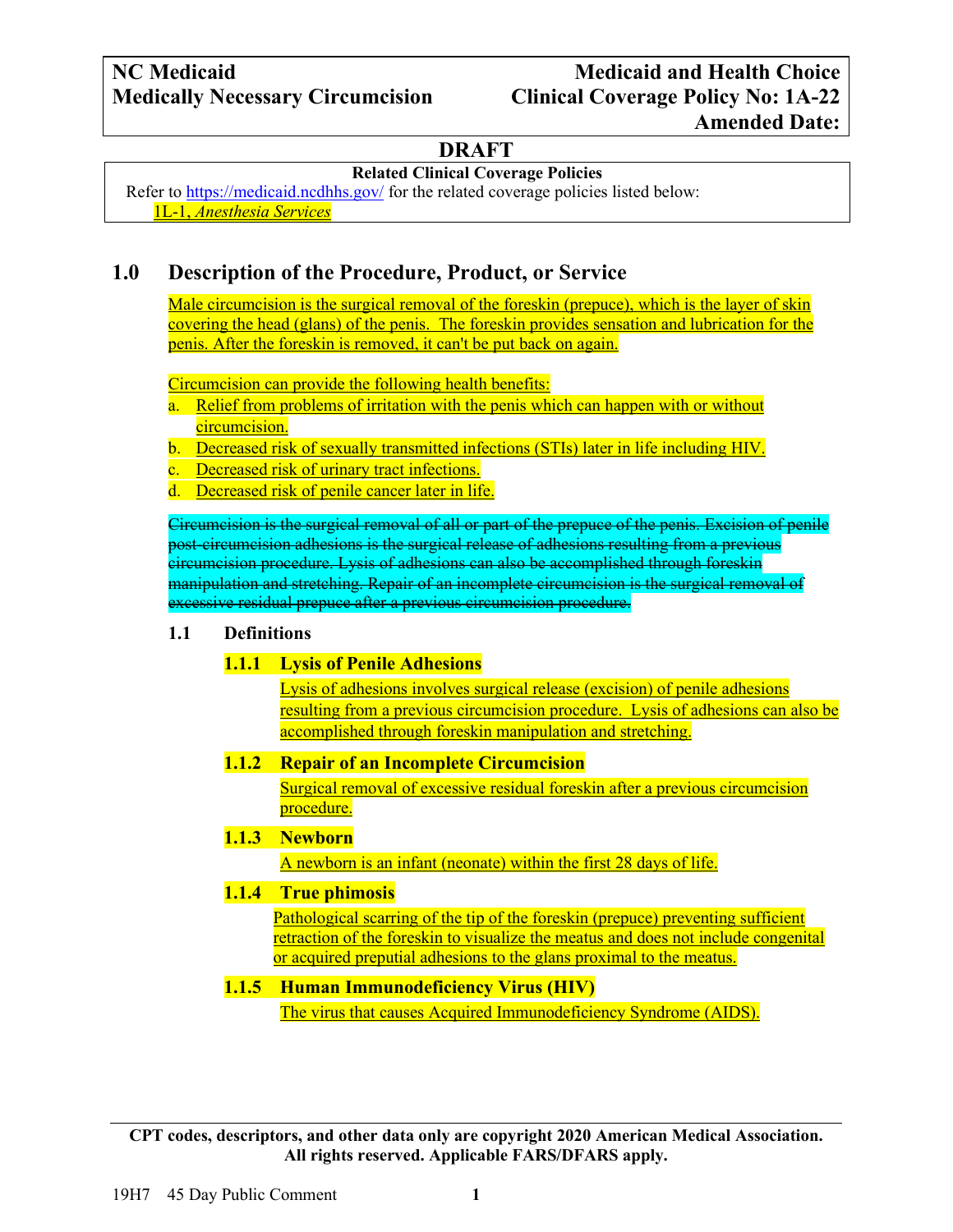#### <span id="page-3-2"></span><span id="page-3-1"></span><span id="page-3-0"></span>**2.0 Eligibility Requirements**

#### **2.1 Provisions**

#### **2.1.1 General**

#### **(***The term "General" found throughout this policy applies to all Medicaid and NCHC policies***)**

- a. An eligible beneficiary shall be enrolled in either:
	- 1. the NC Medicaid Program *(Medicaid is NC Medicaid program, unless context clearly indicates otherwise*); or
	- 2. the NC Health Choice (*NCHC is NC Health Choice program, unless context clearly indicates otherwise)* Program on the date of service and shall meet the criteria in **Section 3.0 of this policy**.
- b. Provider(s) shall verify each Medicaid or NCHC beneficiary's eligibility each time a service is rendered.
- c. The Medicaid beneficiary may have service restrictions due to their eligibility category that would make them ineligible for this service.
- d. Following is only one of the eligibility and other requirements for participation in the NCHC Program under GS 108A-70.21(a): Children must be between the ages of 6 through 18.

#### <span id="page-3-3"></span>**2.1.2 Specific**

(*The term "Specific" found throughout this policy only applies to this policy*) **a. Medicaid**

- None Apply
- **b. NCHC**

None Apply

#### <span id="page-3-5"></span><span id="page-3-4"></span>**2.2 Special Provisions**

#### **2.2.1 EPSDT Special Provision: Exception to Policy Limitations for a Medicaid Beneficiary under 21 Years of Age**

a. **42 U.S.C. § 1396d(r) [1905(r) of the Social Security Act]**

Early and Periodic Screening, Diagnostic, and Treatment (EPSDT) is a federal Medicaid requirement that requires the state Medicaid agency to cover services, products, or procedures for Medicaid beneficiary under 21 years of age **if** the service is **medically necessary health care** to correct or ameliorate a defect, physical or mental illness, or a condition [health problem] identified through a screening examination (includes any evaluation by a physician or other licensed practitioner).

This means EPSDT covers most of the medical or remedial care a child needs to improve or maintain his or her health in the best condition possible, compensate for a health problem, prevent it from worsening, or prevent the development of additional health problems.

Medically necessary services will be provided in the most economic mode, as long as the treatment made available is similarly efficacious to the service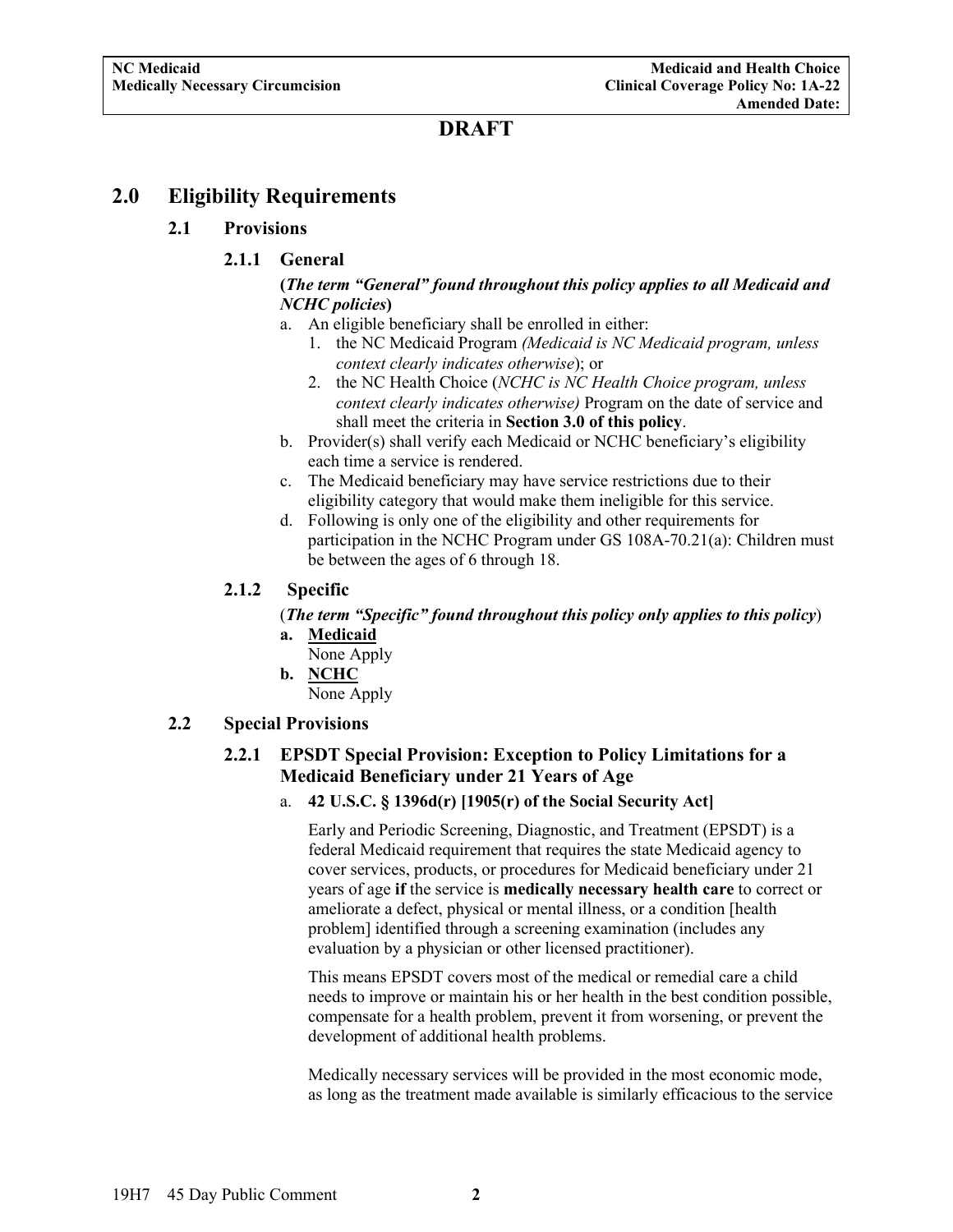requested by the beneficiary's physician, therapist, or other licensed practitioner; the determination process does not delay the delivery of the needed service; and the determination does not limit the beneficiary's right to a free choice of providers.

EPSDT does not require the state Medicaid agency to provide any service, product or procedure:

- 1. that is unsafe, ineffective, or experimental or investigational.
- 2. that is not medical in nature or not generally recognized as an accepted method of medical practice or treatment.

Service limitations on scope, amount, duration, frequency, location of service, and other specific criteria described in clinical coverage policies may be exceeded or may not apply as long as the provider's documentation shows that the requested service is medically necessary "to correct or ameliorate a defect, physical or mental illness, or a condition" [health problem]; that is, provider documentation shows how the service, product, or procedure meets all EPSDT criteria, including to correct or improve or maintain the beneficiary's health in the best condition possible, compensate for a health problem, prevent it from worsening, or prevent the development of additional health problems.

#### b. **EPSDT and Prior Approval Requirements**

- 1. If the service, product, or procedure requires prior approval, the fact that the beneficiary is under 21 years of age does **NOT** eliminate the requirement for prior approval.
- 2. **IMPORTANT ADDITIONAL INFORMATION** about EPSDT and prior approval is found in the *NCTracks Provider Claims and Billing Assistance Guide,* and on the EPSDT provider page. The Web addresses are specified below.

*NCTracks Provider Claims and Billing Assistance Guide*: [https://www.nctracks.nc.gov/content/public/providers/provider](https://www.nctracks.nc.gov/content/public/providers/provider-manuals.html)[manuals.html](https://www.nctracks.nc.gov/content/public/providers/provider-manuals.html)

EPSDT provider page: <https://medicaid.ncdhhs.gov/>

#### <span id="page-4-0"></span>**2.2.2 EPSDT does not apply to NCHC beneficiaries**

#### <span id="page-4-1"></span>**2.2.3 Health Choice Special Provision for a Health Choice Beneficiary age 6 through 18 years of age**

NC Medicaid shall deny the claim for coverage for an NCHC beneficiary who does not meet the criteria within **Section 3.0** of this policy. Only services included under the NCHC State Plan and the NC Medicaid clinical coverage policies, service definitions, or billing codes are covered for an NCHC beneficiary.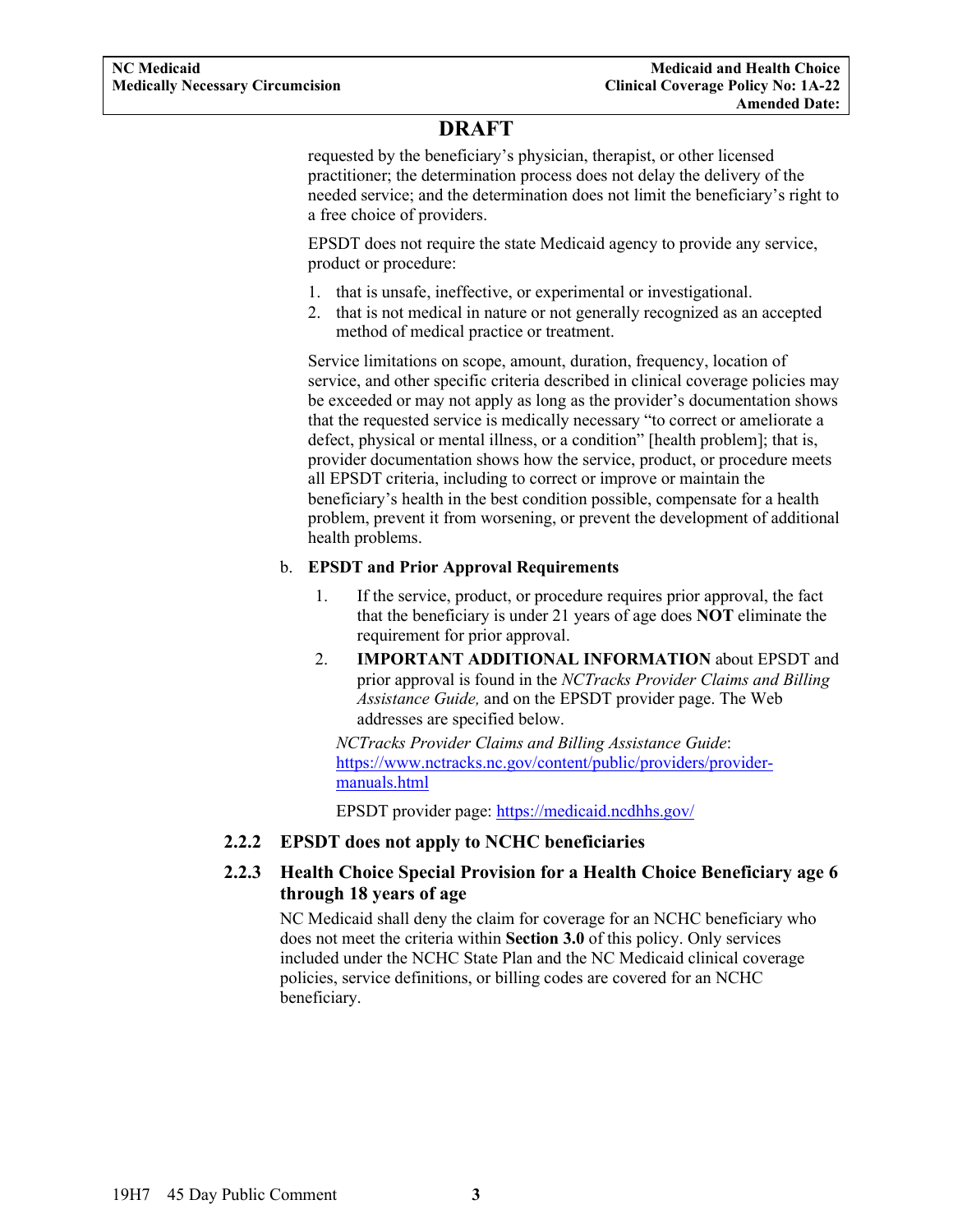#### <span id="page-5-0"></span>**3.0 When the Procedure, Product, or Service Is Covered**

*Note: Refer to Subsection 2.2.1 regarding EPSDT Exception to Policy Limitations for a Medicaid Beneficiary under 21 Years of Age.*

#### <span id="page-5-1"></span>**3.1 General Criteria Covered**

Medicaid and NCHC shall cover the procedure, product, or service related to this policy when medically necessary, and:

- a. the procedure, product, or service is individualized, specific, and consistent with symptoms or confirmed diagnosis of the illness or injury under treatment, and not in excess of the beneficiary's needs;
- b. the procedure, product, or service can be safely furnished, and no equally effective and more conservative or less costly treatment is available statewide; and
- c. the procedure, product, or service is furnished in a manner not primarily intended for the convenience of the beneficiary, the beneficiary's caretaker, or the provider.

#### <span id="page-5-3"></span><span id="page-5-2"></span>**3.2 Specific Criteria Covered**

#### **3.2.1 Specific criteria covered by both Medicaid and NCHC**

#### **a. Medically Necessary Circumcision for Newborns**

- Medicaid shall cover a circumcision for a healthy newborn (28 days or less) while the baby is in the hospital or in an office setting for: the following conditions:
- 1. Congenital obstructive urinary tract anomalies;
- 2. Neurogenic bladder;
- 3. Spina bifida;
- 4. Urinary tract infections; and
- 5. Prophylaxis for Human Immunodeficiency Virus (HIV).

#### **b. Medically Necessary Circumcision for Non-Newborns**

Medicaid and NCHC shall cover a circumcision for a beneficiary beyond the newborn period (greater than 28 days) only when the procedure is medically necessary. Examples of Conditions that meet medical necessity for nonnewborn circumcision are: include, but are not limited to, the following conditions:

- 1. Young males with A documented prior history of recurrent urinary tract infections.
- 2. Males with Documented vesicoureteral reflux of at least a Grade III.
- 3. Paraphimosis.
- 4. Recurrent balanoposthitis.
- 5. Recurrent balanitis or balanitis xerotica obliterans.
- 6. Congenital Chordee.
- 7. True phimosis causing urinary obstruction, hematuria or preputial pain for a beneficiary age six and older. **True phimosis is defined as** pathological scarring of the tip of the prepuce preventing sufficient retraction of the prepuce to visualize the meatus and does not include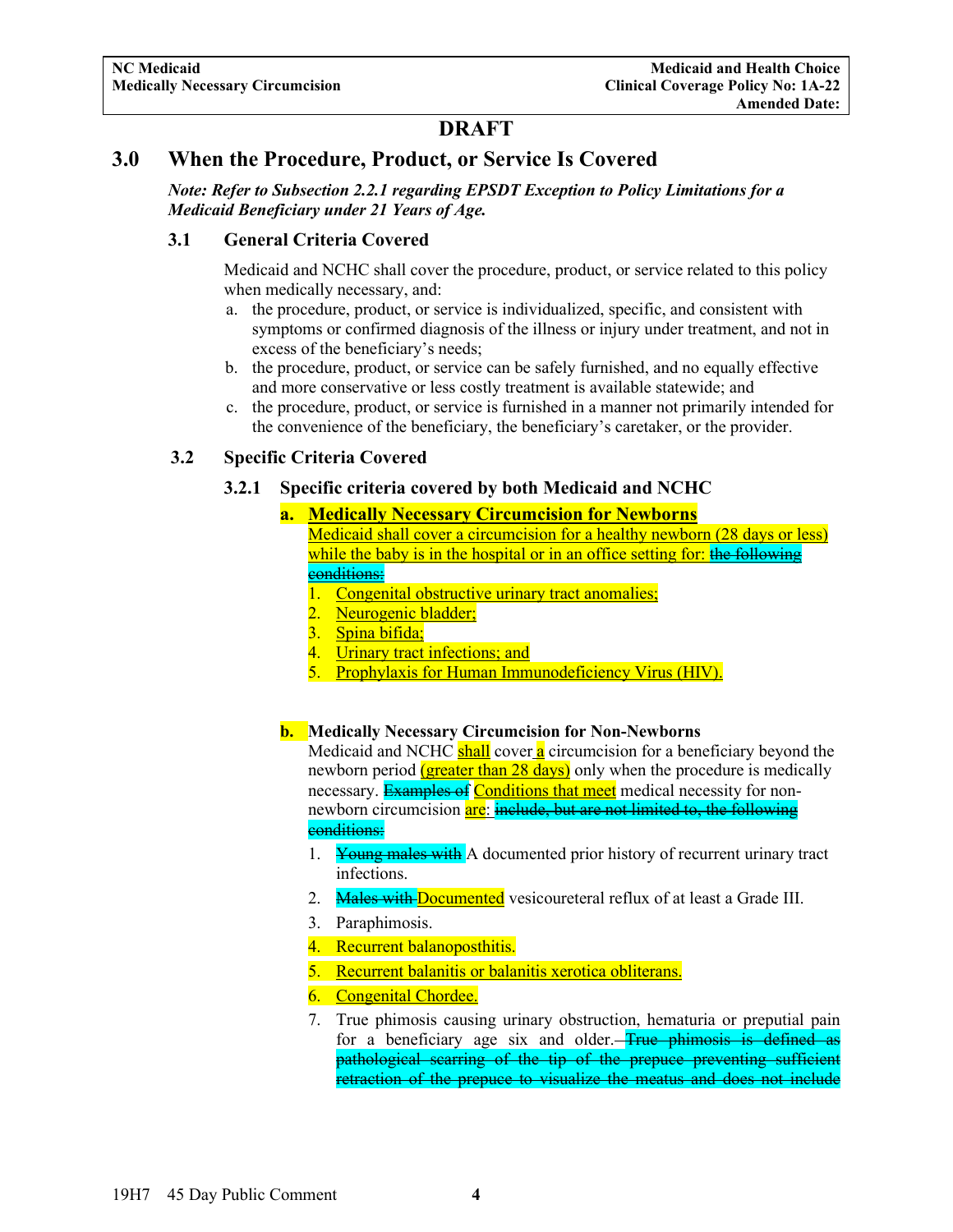congenital or acquired preputial adhesions to the glans proximal to the meatus.

- 8. Secondary or acquired phimosis causing urinary obstruction, hematuria or preputial pain unresponsive to medical therapy.
- 9. Condyloma acuminatum.
- 10. Malignant neoplasm of the prepuce.
- 11. Prophylaxis for Human Immunodeficiency Virus (HIV).

#### **c. Lysis or Excision of Penile Post-Circumcision Adhesions**

Medicaid and NCHC shall cover lysis or excision of penile post-circumcision adhesions when medically necessary.

- 1. Refer to **Attachment A, Section C** for the specific CPT code when adhesions are severe enough to require anesthesia or analgesia stronger than topical analgesia and an instrumented release under sterile conditions.
- 2. Refer to **Attachment A, Section C** for the specific CPT code if adhesions require only foreskin manipulation, including lysis of preputial adhesions and stretching.

#### **d. Repair of Incomplete Circumcision**

Medicaid and NCHC shall cover the repair of incomplete circumcision when excessive residual prepuce remains after a previous medically necessary circumcision.

#### <span id="page-6-0"></span>**3.2.2 Medicaid Additional Criteria Covered for Newborns**

#### None Apply.

#### **a. Medically Necessary Circumcision for Newborns**

Medicaid shall cover a medically necessary circumcision for a newborns who is 28 days old or less, and stable and healthy.

The conditions justifying medical necessity are extremely rare:

a. (i.e., certain congenital obstructive urinary tract anomalies, neurogenic bladder, spina bifida, or urinary tract infections); and and are subject to individual review.

**Note:** "Newborn" is interpreted as the first 28 days of life.

#### **3.2.3 NCHC Additional Criteria Covered**

None Apply.

### <span id="page-6-2"></span><span id="page-6-1"></span>**4.0 When the Procedure, Product, or Service Is Not Covered**

*Note: Refer to Subsection 2.2.1 regarding EPSDT Exception to Policy Limitations for a Medicaid Beneficiary under 21 Years of Age.*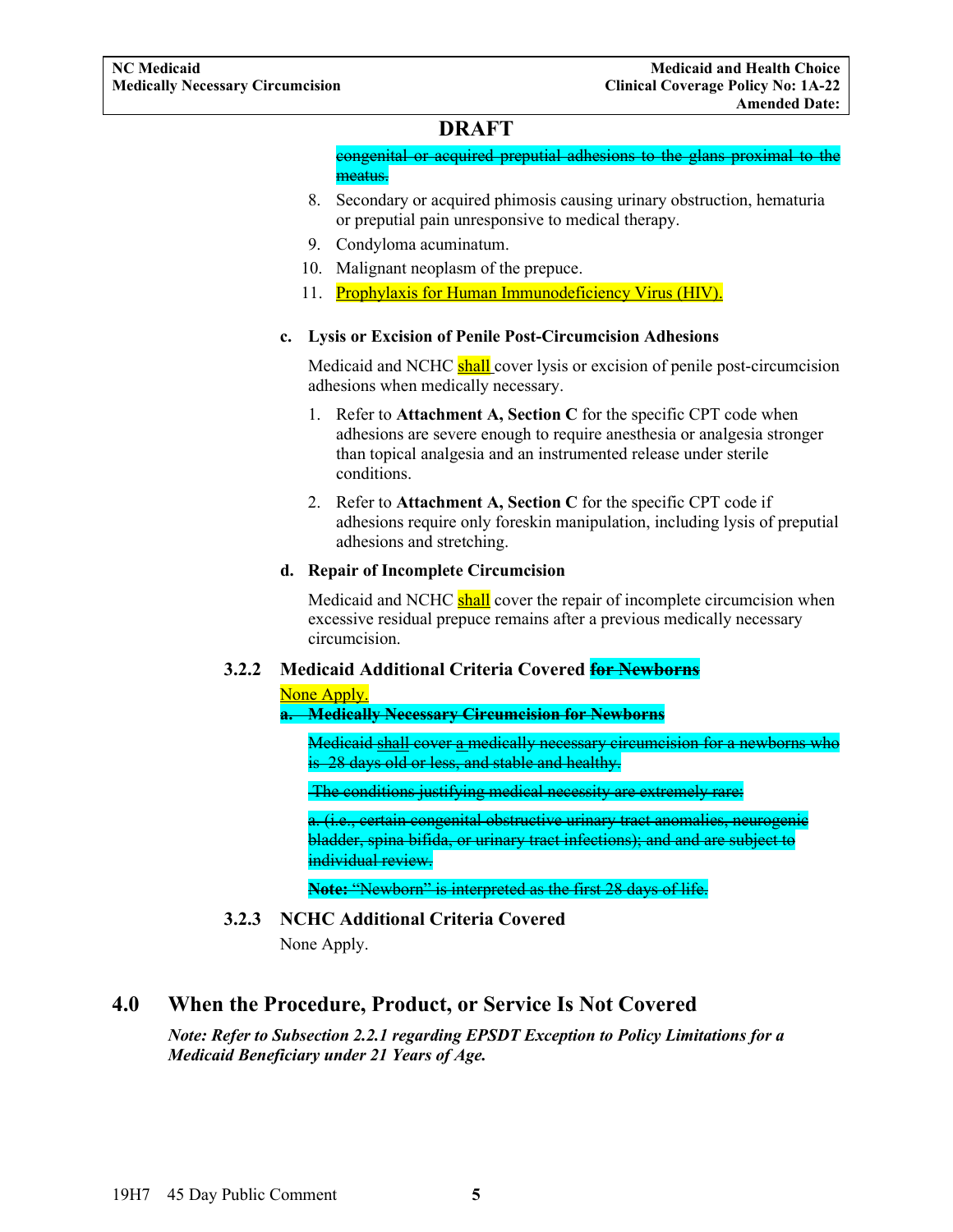#### <span id="page-7-0"></span>**4.1 General Criteria Not Covered**

Medicaid and NCHC shall not cover the procedure, product, or service related to this policy when:

- a. the beneficiary does not meet the eligibility requirements listed in **Section 2.0;**
- b. the beneficiary does not meet the criteria listed in **Section 3.0;**
- c. the procedure, product, or service duplicates another provider's procedure, product, or service; or
- d. the procedure, product, or service is experimental, investigational, or part of a clinical trial.

#### <span id="page-7-2"></span><span id="page-7-1"></span>**4.2 Specific Criteria Not Covered**

#### **4.2.1 Specific Criteria Not Covered by both Medicaid and NCHC** According to Session Law 2011-0145 Section  $10.37(a)$   $(11)(g)(2)$ , Medicaid and NCHC shall "Restrict circumcision coverage to medically necessary procedures."

#### <span id="page-7-3"></span>**4.2.2 Medicaid Additional Criteria Not Covered**

None apply.

Medicaid program does not cover routine or elective newborn circumcision. N.C. state law prohibits the Medicaid program from reimbursing for ritualistic, religious, and routine newborn circumcision.

Specific diagnosis codes do not indicate medical necessity for newborn circumcision and are, therefore, not covered under Medicaid. Refer to **Attachment A, Section B** for specific newborn non-covered diagnosis codes.

#### <span id="page-7-4"></span>**4.2.3 NCHC Additional Criteria Not Covered**

- a. NCGS § 108A-70.21(b) "Except as otherwise provided for eligibility, fees, deductibles, copayments, and other cost sharing charges, health benefits coverage provided to children eligible under the Program shall be equivalent to coverage provided for dependents under North Carolina Medicaid Program except for the following:
	- 1. No services for long-term care.
	- 2. No nonemergency medical transportation.
	- 3. No EPSDT.
	- 4. Dental services shall be provided on a restricted basis in accordance with criteria adopted by the Department to implement this subsection."

### <span id="page-7-5"></span>**5.0 Requirements for and Limitations on Coverage**

*Note: Refer to Subsection 2.2.1 regarding EPSDT Exception to Policy Limitations for a Medicaid Beneficiary under 21 Years of Age.*

#### <span id="page-7-6"></span>**5.1 Prior Approval**

Medicaid and NCHC shall not require prior approval for medically necessary circumcision; however, all claims for circumcision are subject to post-payment review.

**a.** circumcision procedures billed to Medicaid for newborn circumcisions are subject to post-payment review.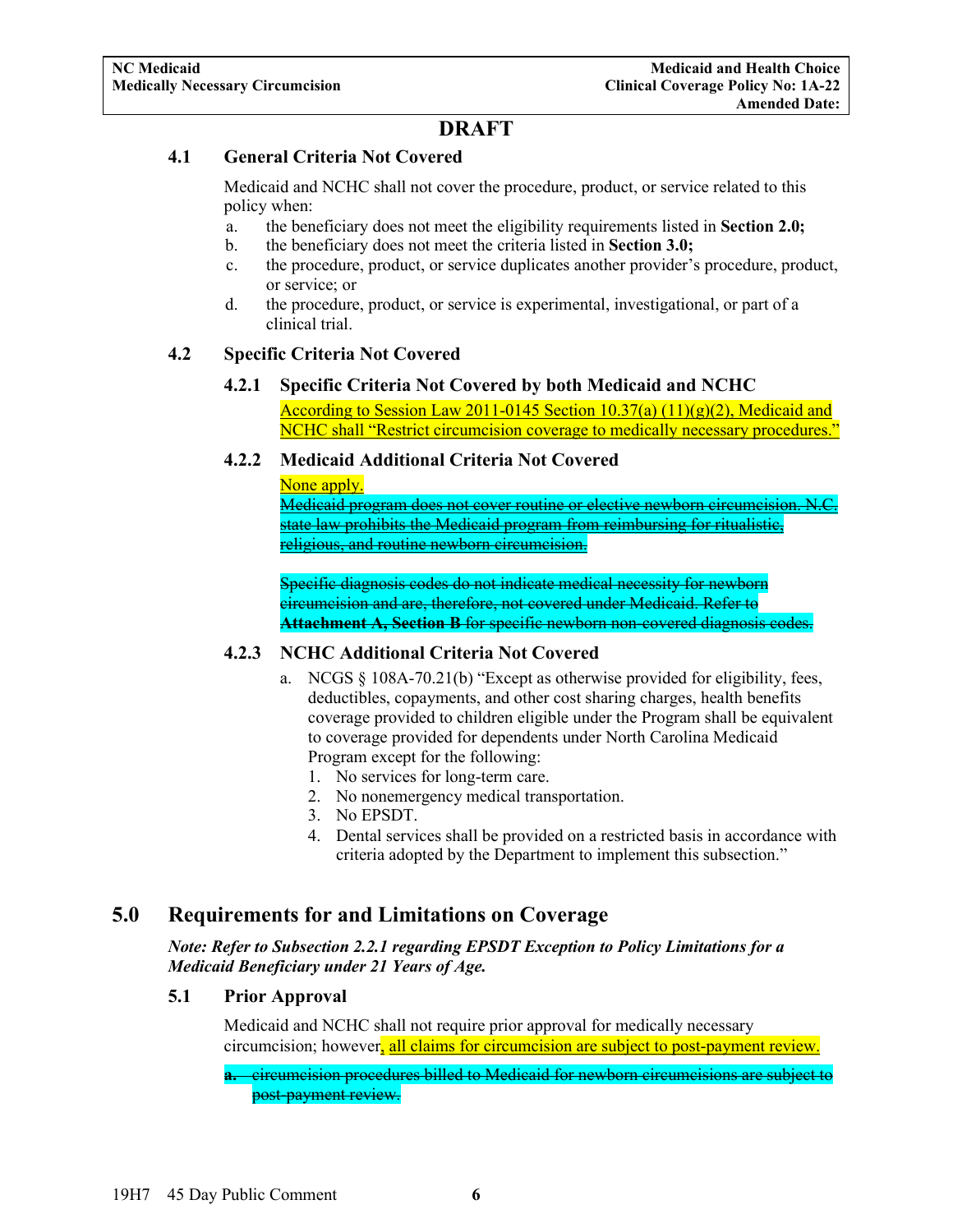**b.** circumcision procedures billed to Medicaid for Medicaid and NCHC beneficiaries for any circumcision procedure are subject to post-payment review.

#### <span id="page-8-0"></span>**5.2 Limitations**

The following procedures, when medically necessary, are covered only once per lifetime.

- a. Circumcision; and
- b. Repair of incomplete circumcision.

#### <span id="page-8-1"></span>**5.3 Documentation**

Medical Documentation supporting medical necessity must be **provided available** to NC Medicaid or its contractual agents upon request.

When providing a medically necessary post-circumcision procedure (refer to **Subsections 3.2.1(c) and (d)** and **43.4**), the date of the original circumcision must be noted in the health medical record.

### <span id="page-8-2"></span>**6.0 Provider(s) Eligible to Bill for the Procedure, Product, or Service**

To be eligible to bill for the procedure, product, or service related to this policy, the provider(s) shall:

- a. meet Medicaid or NCHC qualifications for participation;
- b. have a current and signed Department of Health and Human Services (DHHS) Provider Administrative Participation Agreement; and
- <span id="page-8-3"></span>c. bill only for procedures, products, and services that are within the scope of their clinical practice, as defined by the appropriate licensing entity.

#### **6.1 Provider Qualifications and Occupational Licensing Entity Regulations**

None Apply.

#### <span id="page-8-4"></span>**6.2 Provider Certifications**

None Apply.

### <span id="page-8-5"></span>**7.0 Additional Requirements**

*Note: Refer to Subsection 2.2.1 regarding EPSDT Exception to Policy Limitations for a Medicaid Beneficiary under 21 Years of Age.*

#### <span id="page-8-6"></span>**7.1 Compliance**

Provider(s) shall comply with the following in effect at the time the service is rendered:

- a. All applicable agreements, federal, state and local laws and regulations including the Health Insurance Portability and Accountability Act (HIPAA) and record retention requirements; and
- b. All NC Medicaid's clinical (medical) coverage policies, guidelines, policies, provider manuals, implementation updates, and bulletins published by the Centers for Medicare and Medicaid Services (CMS), DHHS, DHHS division(s) or fiscal contractor(s).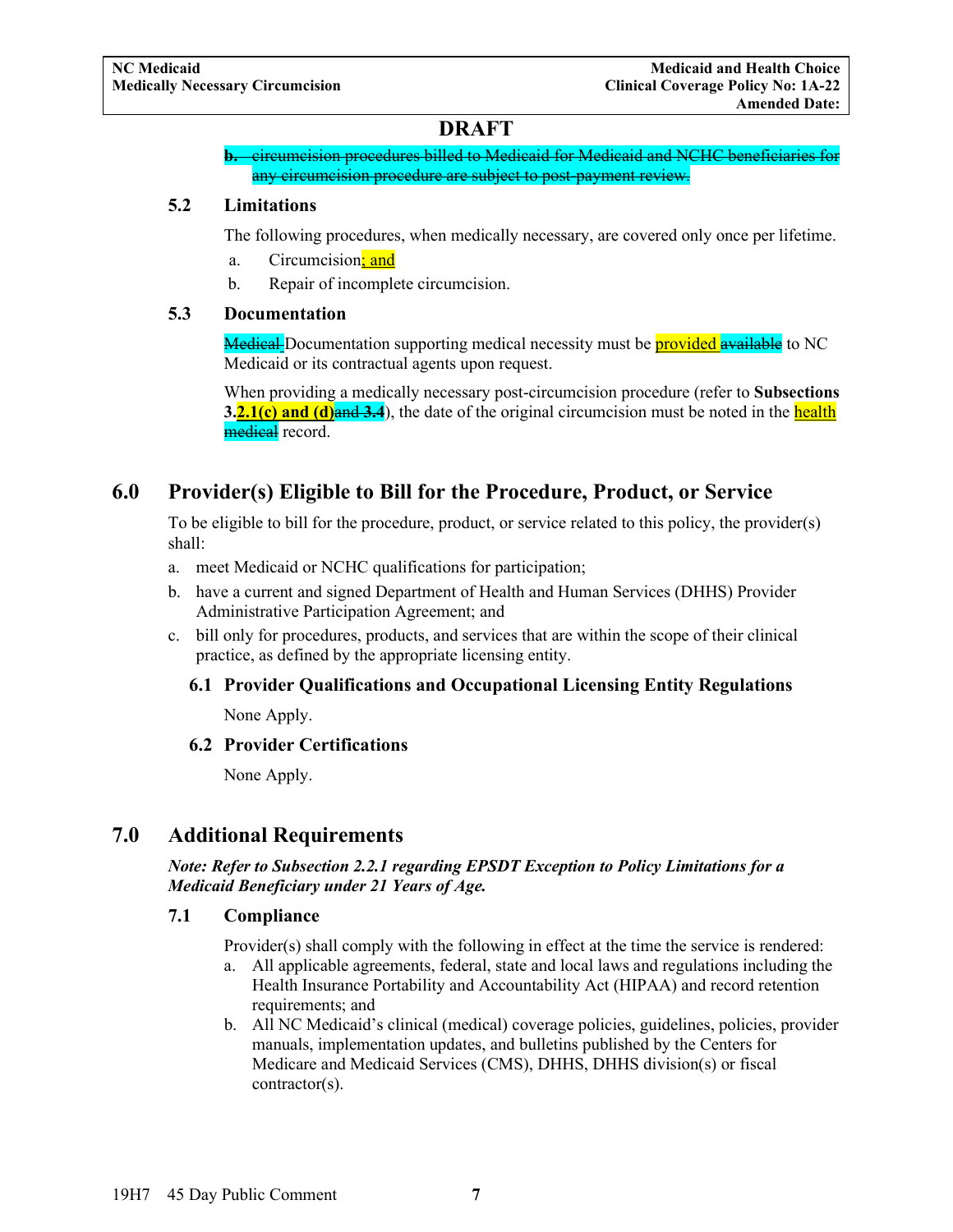#### <span id="page-9-0"></span>**7.2 Use of Anesthesia or Analgesics for the Procedure**

Anesthesia or analgesia stronger than topical analgesia must be provided during the procedure when it is determined that a beneficiary meets medical necessity criteria for the following:

- a. Circumcision;
- b. Lysis or excision of penile post-circumcision adhesions; and
- c. Repair of incomplete circumcision.

Anesthesia or analgesia stronger than topical analgesia may not be necessary for foreskin manipulation including lysis of preputial adhesions and stretching.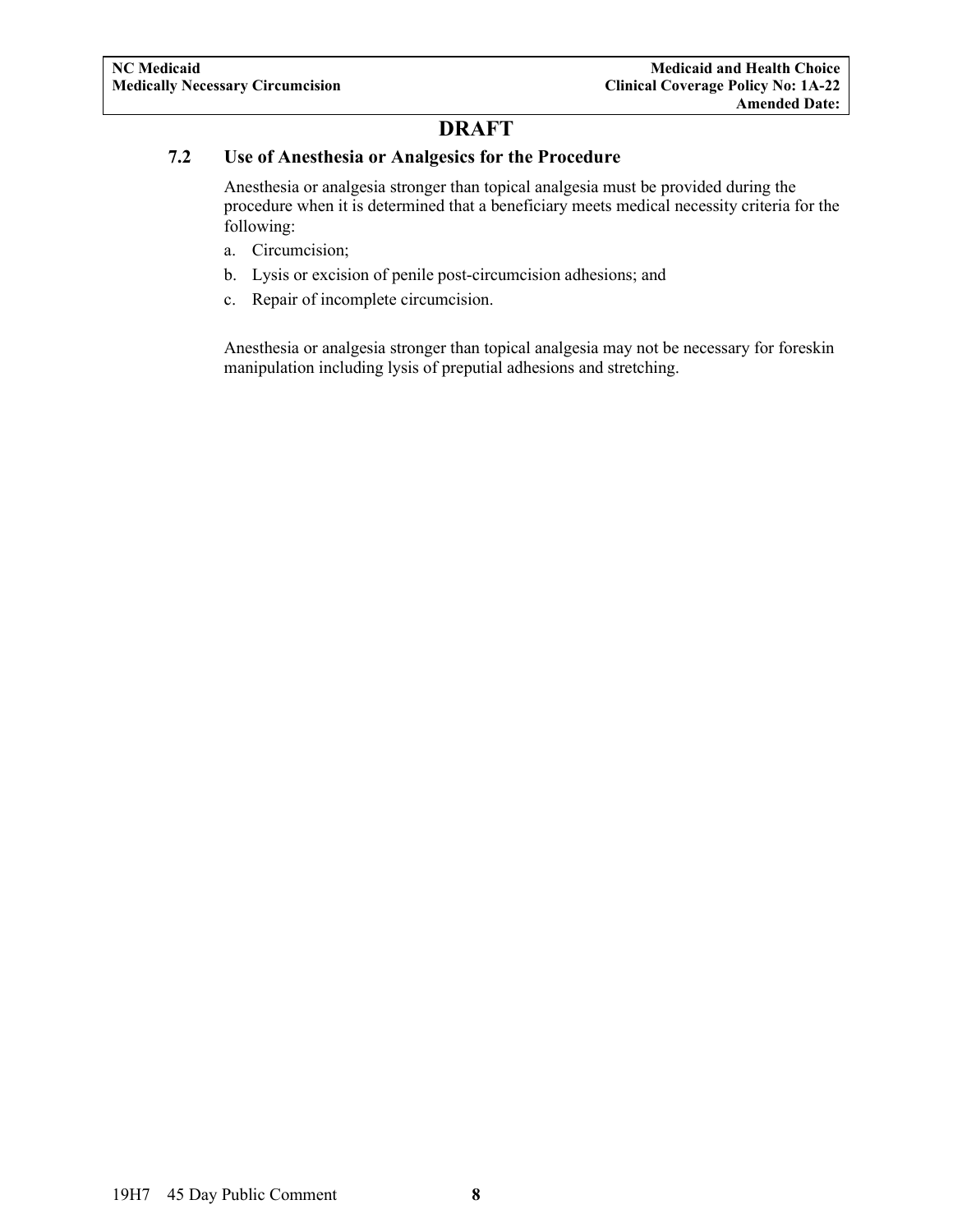### <span id="page-10-0"></span>**8.0 Policy Implementation/Revision Information**

**Original Effective Date:** November 1, 2001

#### **Revision Information:**

| Date       | <b>Section Revised</b>            | Change                                                                                                              |
|------------|-----------------------------------|---------------------------------------------------------------------------------------------------------------------|
| 07/01/2007 | Throughout                        | Initial promulgation of Medicaid policy.                                                                            |
| 7/1/2010   | Throughout                        | Session Law 2009-451, Section 10.31(a)                                                                              |
|            |                                   | Transition of NC Health Choice Program                                                                              |
|            |                                   | administrative oversight from the State Health                                                                      |
|            |                                   | Plan to the Division of Medical Assistance                                                                          |
|            |                                   | (DMA) in the NC Department of Health and                                                                            |
|            |                                   | Human Services.                                                                                                     |
| 3/12/2012  | Throughout                        | To be equivalent where applicable to NC                                                                             |
|            |                                   | DMA's Clinical Coverage Policy # 1A-22 under                                                                        |
|            |                                   | Session Law 2011-145 § 10.41.(b)                                                                                    |
| 3/12/2012  | Throughout                        | Technical changes to merge Medicaid and                                                                             |
|            |                                   | NCHC current coverage into one policy.                                                                              |
| 10/01/2015 | All Sections and                  | Updated policy template language and added                                                                          |
|            | Attachments                       | ICD-10 codes to comply with federally                                                                               |
|            |                                   | mandated 10/1/2015 implementation where                                                                             |
|            |                                   | applicable.                                                                                                         |
| 03/15/2019 | Table of Contents                 | Added, "To all beneficiaries enrolled in a                                                                          |
|            |                                   | Prepaid Health Plan (PHP): for questions about                                                                      |
|            |                                   | benefits and services available on or after                                                                         |
|            |                                   | November 1, 2019, please contact your PHP."                                                                         |
| 03/15/2019 | All Sections and                  | Updated policy template language.                                                                                   |
|            | Attachments                       |                                                                                                                     |
|            | Section 1.0                       | Rewrote and clarified description of procedure,                                                                     |
|            |                                   | product or services.                                                                                                |
|            | Subsection 1.1                    | <b>Added definitions</b>                                                                                            |
|            | Subsection 3.2.1                  | <b>Moved Medically Necessary Circumcision for</b>                                                                   |
|            | (a)(b)(c)(d)                      | <b>Newborns from Subsection 3.2.2 to Section</b>                                                                    |
|            |                                   | 3.2.1 (a.) and modified other items in                                                                              |
|            |                                   | subsection. 3.2.1.(b) became "Medically                                                                             |
|            |                                   | <b>Necessary Circumcision for Non-Newborns."</b>                                                                    |
|            |                                   | 3.2.1 (c) became "Lysis or Excision of Penile                                                                       |
|            |                                   | Post-Circumcision Adhesions" and 3.2.1(d)                                                                           |
|            |                                   | <b>became "Repair of Incomplete Circumcision"</b> .                                                                 |
|            |                                   | Added clarifying criteria to subsections where                                                                      |
|            |                                   | appropriate.<br><b>Reformatted criteria for Medically Necessary</b>                                                 |
|            | Subsection $3.2.1$ (a)            | <b>Circumcision for Newborns."</b>                                                                                  |
|            |                                   |                                                                                                                     |
|            |                                   |                                                                                                                     |
|            |                                   |                                                                                                                     |
|            |                                   |                                                                                                                     |
|            | <b>Subsection 3.2.1</b><br>(a)(5) | <b>Added "Prophylaxis for Human</b><br>Immunodeficiency Virus (HIV)" to medical<br>necessity criteria for newborns. |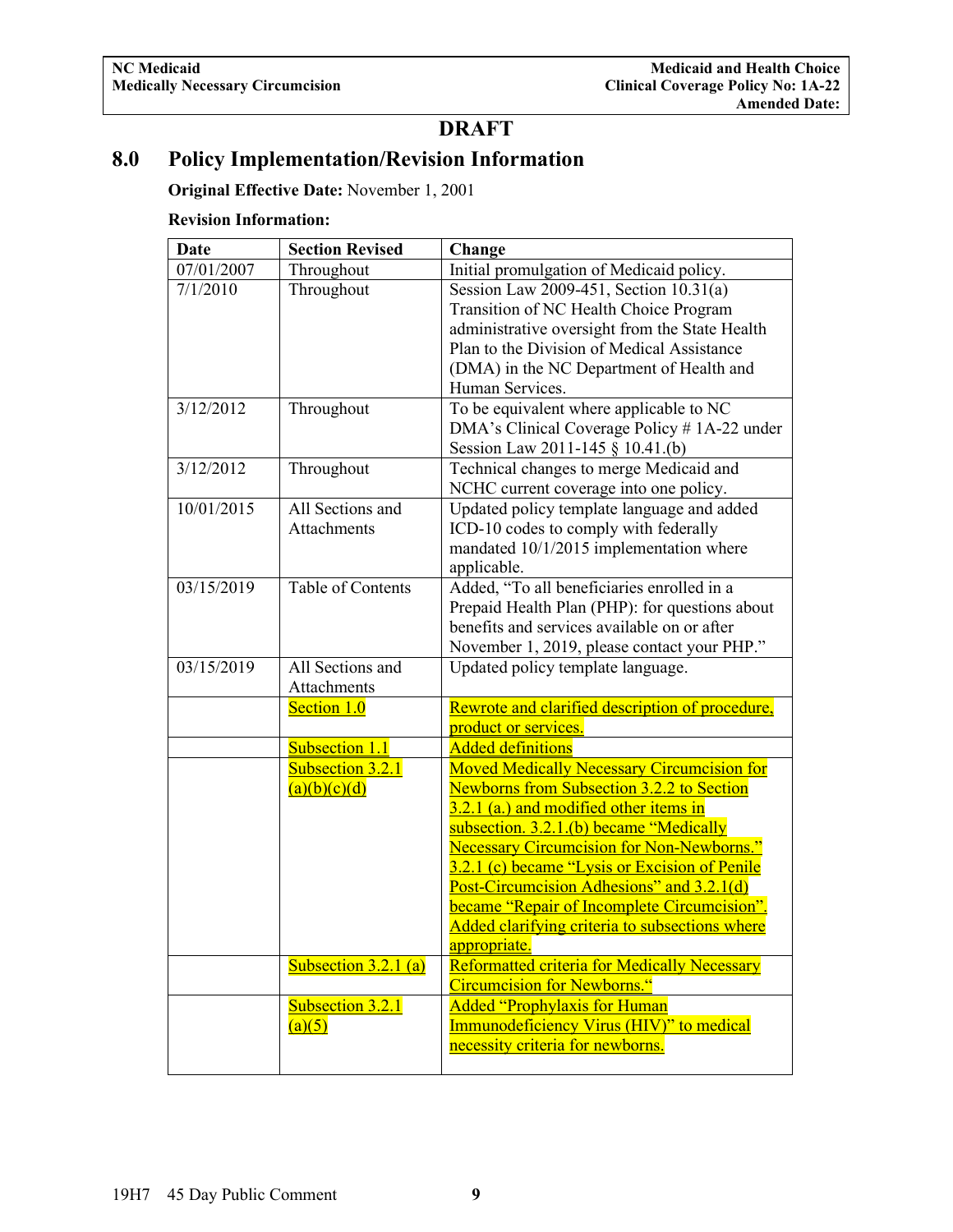|      |                                   | <b>DRAFT</b>                                                                                                                                                                                                                                                                                                                                                                                                                                                                                                                                                                                     |
|------|-----------------------------------|--------------------------------------------------------------------------------------------------------------------------------------------------------------------------------------------------------------------------------------------------------------------------------------------------------------------------------------------------------------------------------------------------------------------------------------------------------------------------------------------------------------------------------------------------------------------------------------------------|
| Date | <b>Section Revised</b>            | Change                                                                                                                                                                                                                                                                                                                                                                                                                                                                                                                                                                                           |
|      | Subsection $3.2.1(b)$             | Added clarifying language. Changed the<br>wording "Examples of medical necessity for<br>non-newborn circumcision include, but are not<br>limited to the following conditions:" to<br>"Conditions that meet medical necessity for<br>non-newborn circumcision are:" Clarified non-<br>newborn period as "(greater than 28 days)".<br>Removed definition of "true phimosis" and<br>added to definitions Subsection 1.1.                                                                                                                                                                            |
|      | <b>Subsection 3.2.1</b><br>(b)(5) | Added "Recurrent balanitis or balanitis xerotica<br>obliterans" to list of conditions that meet<br>medical necessity for non-newborn<br>circumcision.                                                                                                                                                                                                                                                                                                                                                                                                                                            |
|      | Subsection 3.2.1<br>(b)(6)        | Added "Congenital chordee" to list of<br>conditions that meet medical necessity for non-<br>newborn circumcision.                                                                                                                                                                                                                                                                                                                                                                                                                                                                                |
|      | Subsection<br>3.2.1(b)(11)        | <b>Added "Prophylaxis for Human</b><br><b>Immunodeficiency Virus (HIV)"</b> to medical<br>necessity criteria for non-newborns.                                                                                                                                                                                                                                                                                                                                                                                                                                                                   |
|      | Subsection<br>3.2.1(b)(1)         | Removed wording "Young males with"                                                                                                                                                                                                                                                                                                                                                                                                                                                                                                                                                               |
|      | Subsection<br>3.2.1(b)(2)         | Removed wording "Males with"                                                                                                                                                                                                                                                                                                                                                                                                                                                                                                                                                                     |
|      | Subsection $3.2.2$ (a)            | Removed criteria for "Medically Necessary<br>Circumcision for Newborns" and moved to<br>Section $3.2.1(a)$ .                                                                                                                                                                                                                                                                                                                                                                                                                                                                                     |
|      | Subsection 4.2.1                  | <b>Added wording "According to Session Law</b><br>$\frac{2011 - 0145}{2011 - 0145}$ Section $\frac{10.37(a)(11)(g)(2)}{2011 - 0145}$<br>Medicaid shall "Restrict circumcision coverage<br>to medically necessary procedures.""<br><b>Removed</b> wording "None apply."                                                                                                                                                                                                                                                                                                                           |
|      | Subsection 4.2.2                  | <b>Removed wording "Medicaid program does not</b><br>cover routine or elective newborn circumcision.<br>N.C. state law prohibits the Medicaid program<br>from reimbursing for ritualistic, religious, and<br>routine newborn circumcision." and removed<br>wording "Specific diagnosis codes do not<br>indicate medical necessity for newborn<br>circumcision and are, therefore, not covered<br>under Medicaid. Refer to Attachment A, Section<br><b>B</b> for specific newborn non-covered diagnosis<br>codes from Subsection 4.2.2."<br><b><u>Added "None Apply" to Subsection 4.2.2.</u></b> |
|      | Subsection 5.1                    | Reworded prior approval section and removed<br>duplicated wording (sections a. and b).                                                                                                                                                                                                                                                                                                                                                                                                                                                                                                           |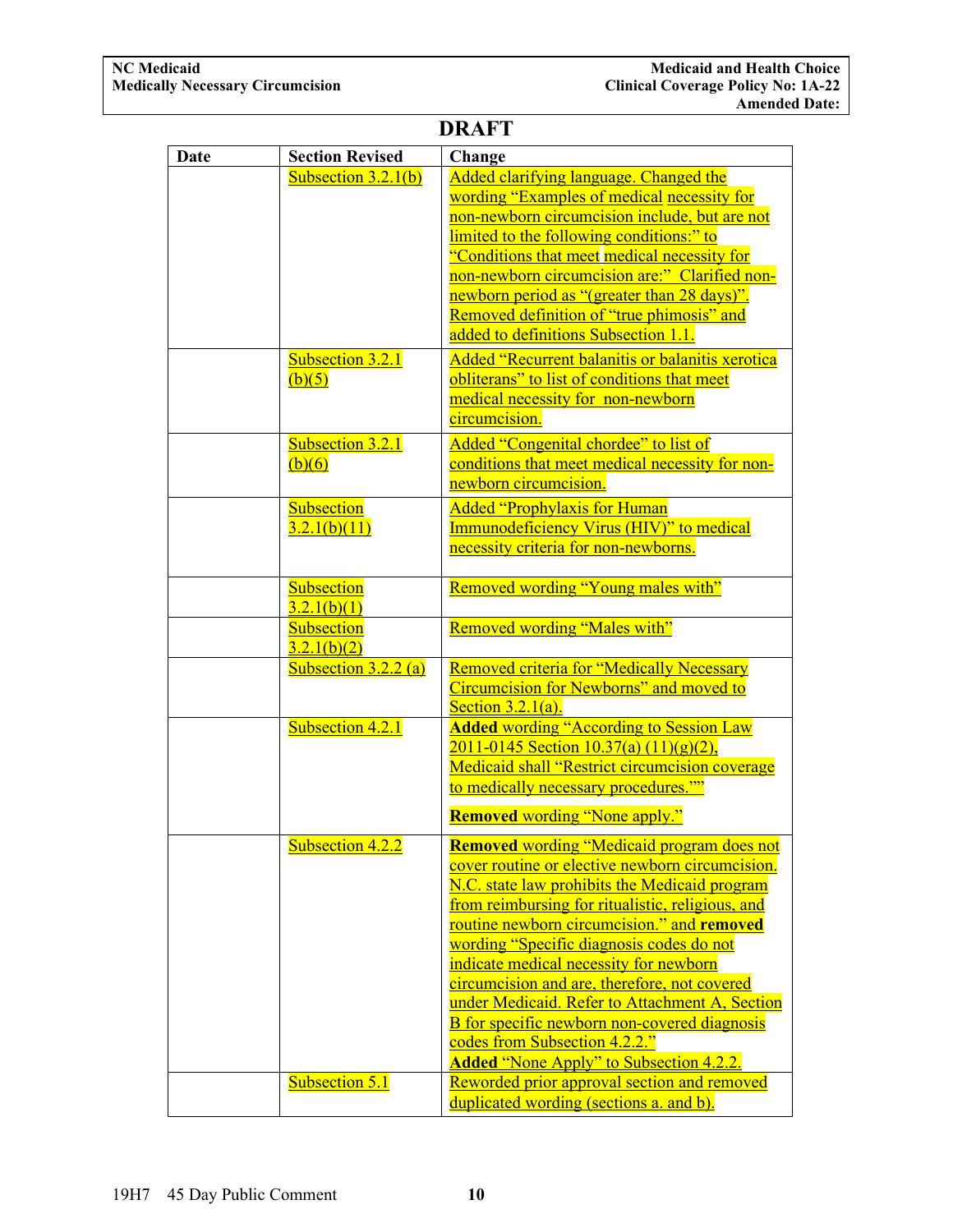| Date | <b>Section Revised</b>  | Change                                                                                                                             |
|------|-------------------------|------------------------------------------------------------------------------------------------------------------------------------|
|      | <b>Subsection 5.3</b>   | Added clarifying language and changed<br>reference to "section 3.3" to the correct<br>"Subsection $3.2.1$ (b) and (c)".            |
|      | Attachment A (B)        | Removed list of diagnosis codes that do not<br>indicate medical necessity for newborn<br>circumcision and its associated language. |
|      | <b>Attachment A (F)</b> | <b>Removed the word "Hospital" from "Inpatient</b><br>Hospital" and removed the word "Physician's"<br>from "Physician's Office."   |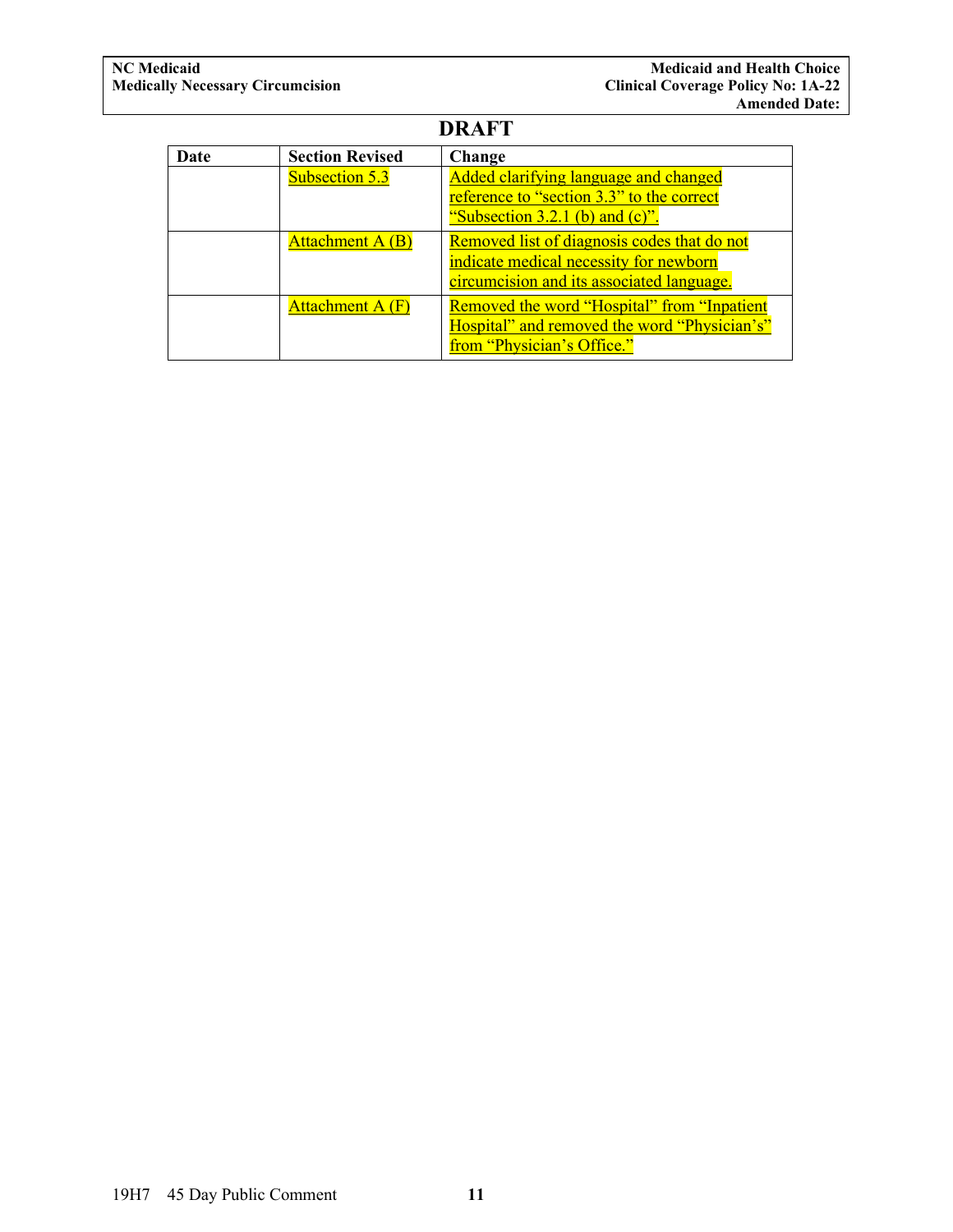### **Attachment A: Claims-Related Information**

<span id="page-13-0"></span>Provider(s) shall comply with the, *NCTracks Provider Claims and Billing Assistance Guide*, Medicaid bulletins, fee schedules, NC Medicaid's clinical coverage policies and any other relevant documents for specific coverage and reimbursement for Medicaid and NCHC:

#### <span id="page-13-1"></span>**A. Claim Type**

Professional (CMS-1500/837P transaction)

Institutional (UB-04/837I transaction)

#### <span id="page-13-2"></span>**B. International Classification of Diseases and Related Health Problems, Tenth Revisions, Clinical Modification (ICD-10-CM) and Procedural Coding System (PCS)**

Provider(s) shall report the ICD-10-CM and Procedural Coding System (PCS) to the highest level of specificity that supports medical necessity. Provider(s) shall use the current ICD-10 edition and any subsequent editions in effect at the time of service. Provider(s) shall refer to the applicable edition for code description, as it is no longer documented in the policy.

The following diagnosis codes do not indicate medical necessity for newborn circumcision and are, therefore, not covered.

| ICD-10-CM-Code(s)  |                    |                    |  |
|--------------------|--------------------|--------------------|--|
| N47.0              | Z37.53             | <del>Z38.61</del>  |  |
| N47.1              | Z37.54             | Z38.62             |  |
| N47.2              | Z37.59             | Z <sub>38.63</sub> |  |
| N47.3              | Z37.7              | Z <sub>38.64</sub> |  |
| N47.4              | <del>Z38.00</del>  | <del>Z38.65</del>  |  |
| N47.5              | Z38.01             | Z38.66             |  |
| N47.6              | 238.1              | Z <sub>38.68</sub> |  |
| Z00.121            | Z <sub>38.2</sub>  | Z <sub>38.69</sub> |  |
| <del>Z00.129</del> | Z <sub>38.30</sub> | <del>Z38.7</del>   |  |
| Z37.0              | <del>Z38.31</del>  | Z38.8              |  |
| <del>Z37.2</del>   | Z38.4              | Z41.2              |  |
| <del>Z37.51</del>  | Z <sub>38.5</sub>  | <del>Z76.2</del>   |  |
| <del>Z37.52</del>  |                    |                    |  |

**Note:** This list is not all inclusive.

#### <span id="page-13-3"></span>**C. Code(s)**

Provider(s) shall report the most specific billing code that accurately and completely describes the procedure, product or service provided. Provider(s) shall use the Current Procedural Terminology (CPT), Health Care Procedure Coding System (HCPCS), and UB-04 Data Specifications Manual (for a complete listing of valid revenue codes) and any subsequent editions in effect at the time of service. Provider(s) shall refer to the applicable edition for the code description, as it is no longer documented in the policy.

If no such specific CPT or HCPCS code exists, then the provider(s) shall report the procedure, product or service using the appropriate unlisted procedure or service code.